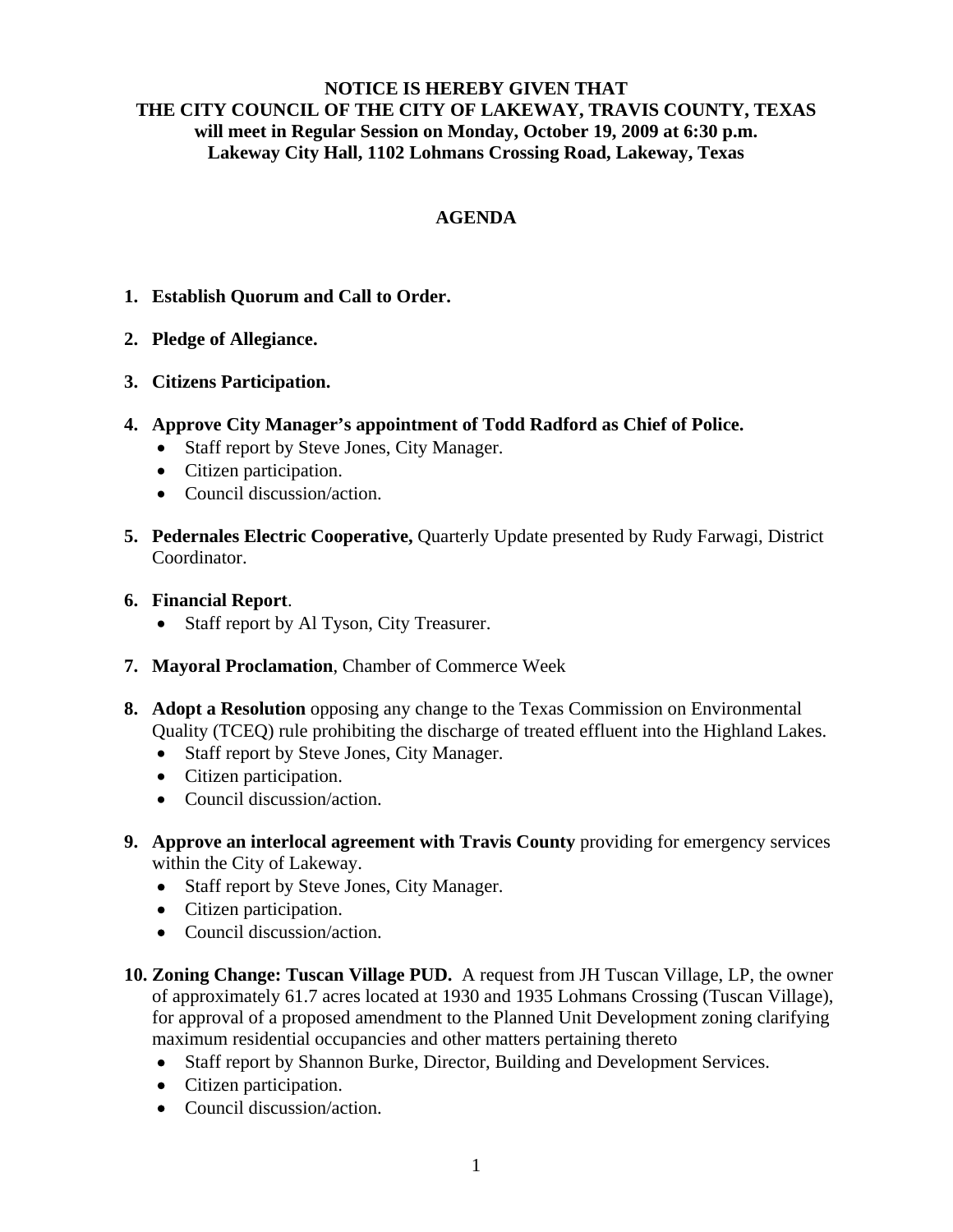- **11. Zoning Change: Lakeway Ann PUD. A request from TSTV Corporation, the owner of** approximately  $1/f$  acres located at  $117'$  Star (Lakeway Section 1/Lots 48, 64, 65, 66 and 67), for approval of a change in zoning of the property from  $R\setminus 1$  (single Family Residential) to  $L$ akeway Inn Planned Unit Development to accommodate a proposed parking lot on the property.
- **12. Consider adopting an ordinance regulating the operation of golf carts** on public streets.
	- Staff report by Chessie Blanchard, Deputy City Manager.
	- Citizen participation.
	- Council discussion/action.
- **13. Consider an amendment to the Solid Waste Collection Ordinance,** revising Section 2 Duties of Residential Customers, Section 6 Residential Collection Service and Limitations, and Section 8 Rates and Fees for Residential Service.
	- Staff report by Chessie Blanchard, Deputy City Manager.
	- Citizen participation.
	- Council discussion/action.

**CONSENT AGENDA: All items may be approved by one Council vote. Members of the Council may pull items from the consent agenda for discussion.** 

**14. Approve Minutes:** Regular Council Meeting of September 21, 2009.

**15. Approve Minutes:** Special Council Meeting of September 28, 2009.

**16. Approve Minutes:** Special Council Meeting of October 5, 2009.

**17. Approve Minutes:** Special Council Meeting of October 16, 2009.

## **END CONSENT AGENDA**

**18. Adjourn.** 

**Signed this the 16th day of October 2009.** 

**Alan Tye, Mayor Pro Tem** 

 **\_\_\_\_\_\_\_\_\_\_\_\_\_\_\_\_\_\_\_\_\_\_\_\_\_**